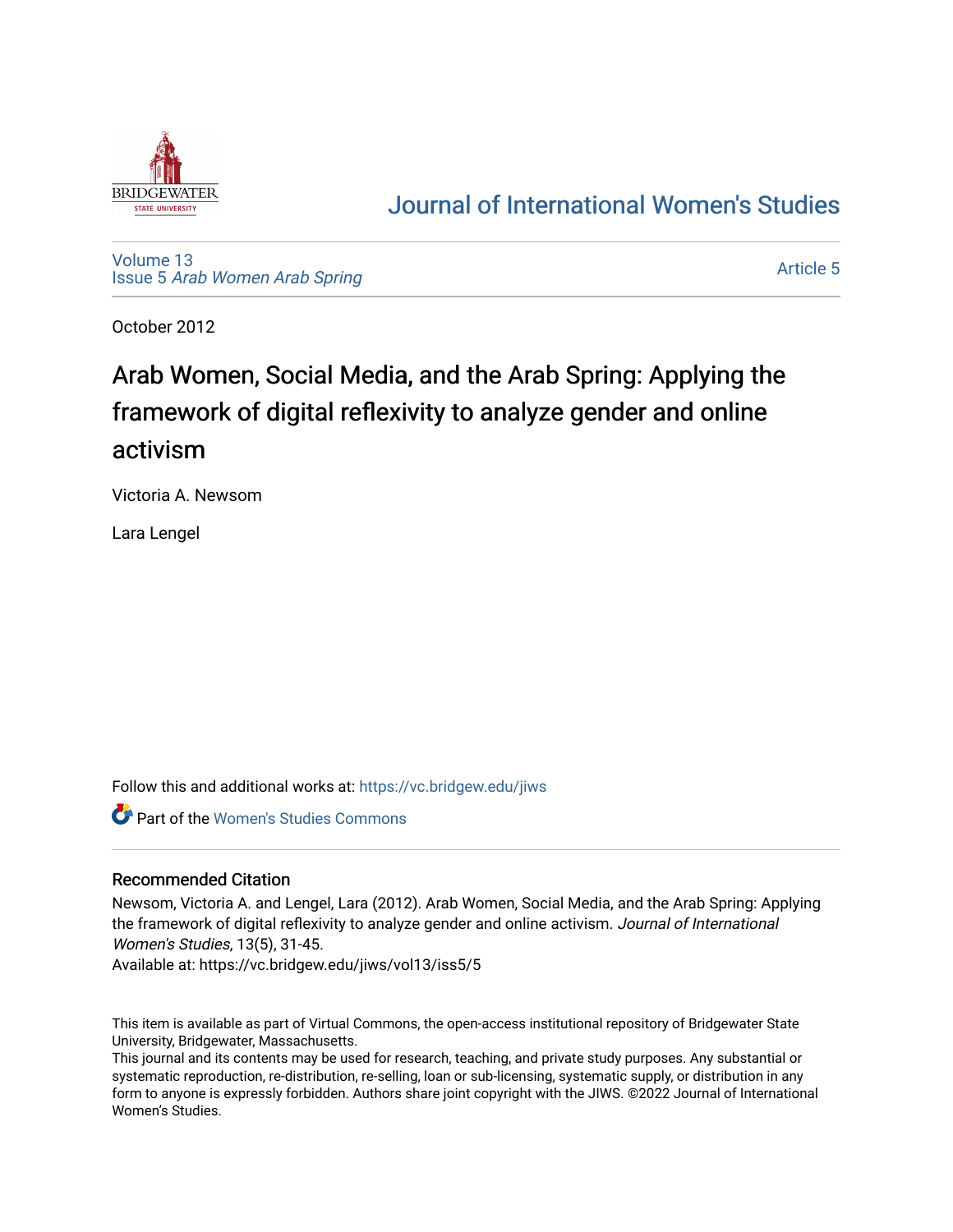This journal and its contents may be used for research, teaching and private study purposes. Any substantial or This journal and its contents may be used for its grown, leading an weaker study particles from substantial or<br>systematic reproduction, PB-distribution, PE-SEM hg), IOAN EP-sub-licensing, isystematic supply or distribution to anyone is expressly forbidden. ©2012 Journal of International Women's Studies.

# **Arab Women, Social Media, and the Arab Spring: Applying the framework of digital reflexivity to analyze gender and online activism**

By Victoria A. Newsom<sup>1</sup>and Lara Lengel<sup>2</sup>

#### **Abstract**

This essay analyzes the engagement of Arab feminist activisms online, most notably during the citizen revolutions in Tunisia and Egypt, and, specifically, women's use of online social networking to aid social change. Building on research examining how Arab activists and activist organizations, including feminist organizations, mobilize, produce knowledge, and develop and share resources online and, in particular, drawing from research on Arab activisms and social media this study aims to understand how online activist discourses function, both locally and globally. To do so, we utilize a schema of information production and consumption devised to analyze activist engagement and citizen journalism, particularly the negotiation of communication messages by various agents through multiple stages of transmission and dissemination (Newsom, Lengel, & Cassara, C, 2011). We look at the ideal of local knowledge as it is transformed into global knowledge, and how the messages are open to manipulation and bias through the various stages of mediation and gatekeeping cited in the framework. Through the application of this framework, we can see how gendered messages are constructed, essentialized, reconstructed, and made invisible by the consumer media system.

*Keywords:* Arab countries, History, Arab Spring Uprisings, 2011, Activism; Democracy; Feminism; Online social networks; Tunisia; Egypt; Protest movements; Symbolic Interactionism; Revolution, Social Media, Social conditions

#### **Introduction**

 $\overline{a}$ 

Sahar Khamis (2011) argues, "The prolific online and offline political activities of Arab women over the last several months have contributed a new chapter to the history of both Arab feminism and the region" (p 748). Building on research examining how Arab activists and activist organizations, including feminist organizations, mobilize, produce knowledge, and develop and share resources online (see, for instance, Al Jaber, 2009; Alkhalifa, 2008; Danitz & Strobel, 1999; Fandy, 1999; Faris, 2008a; Faris, 2008b; Earl & Kimport, 2008; Illia, 2003; Jansen, 2010; Tatarchevskiy, 2011; Vegh, 2003; Wheeler, 2009) and, in particular, research on Arab activisms and social media (Eltantawy & Wies, 2011; Jansen, 2010; Lotan, et al., 2011), this study aims to understand how online activist discourses function, both locally and globally.

International focus on the Arab world has increased during the "Arab Spring," and recognition of individual women's involvement in the conflicts and demonstrations has risen (Khamis, 2011; Marzouki, 2011). Yet, simultaneously, both traditional and social media cite the absence of gendered revolution or gender-based social change. (UPF Office of Peace and

<sup>&</sup>lt;sup>1</sup> Professor, Department of Communication Studies, Social Sciences and Humanities Division, Olympic College. Email: [vnewsom@olympic.edu](mailto:vnewsom@olympic.edu)

 $2$  Professor, Department of Communication, School of Media and Communication, Bowling Green State University. Email: [lengell@bgsu.edu](mailto:lengell@bgsu.edu)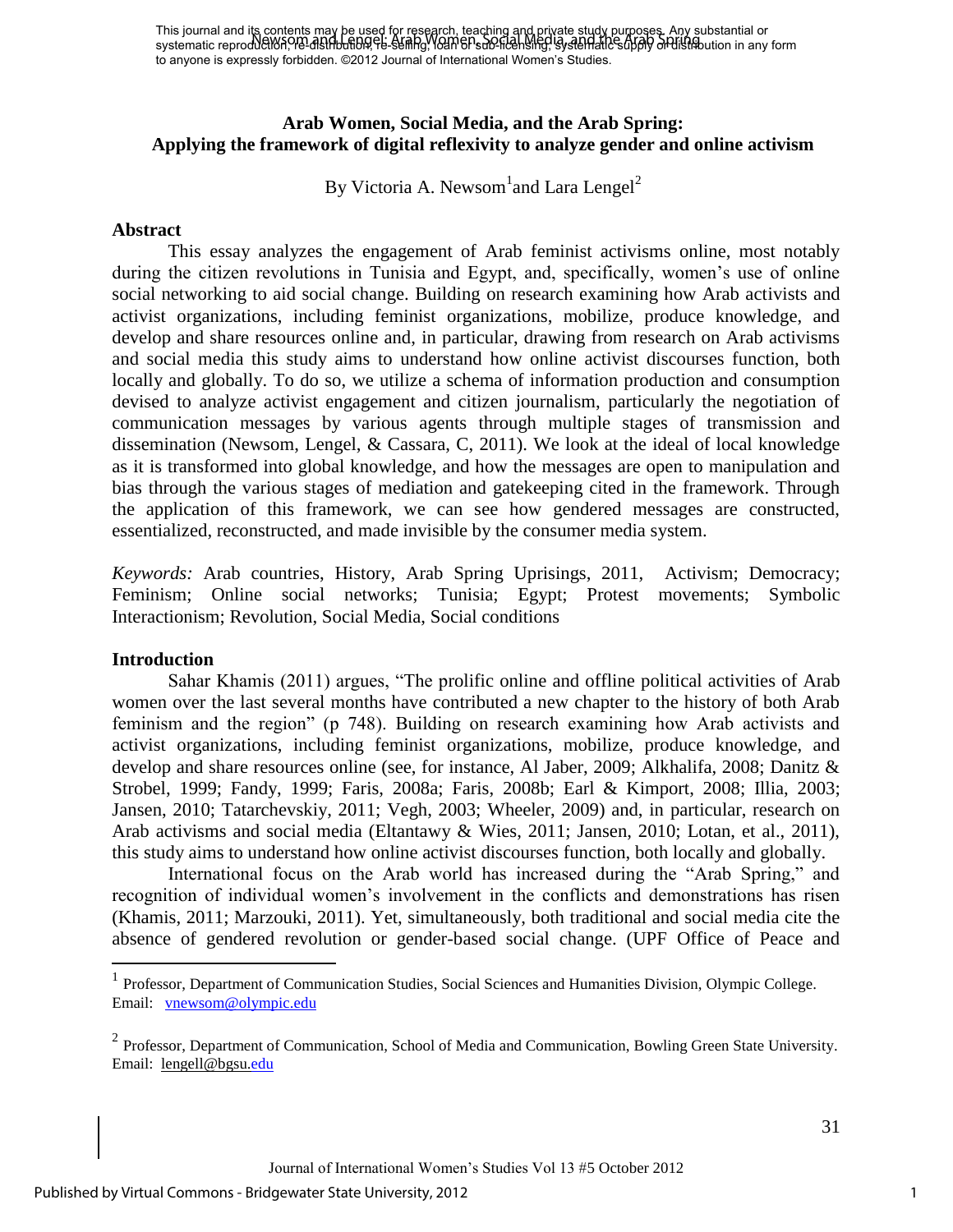Security Affairs, 2012, February 12). We hope to interrogate mediated discourses of women's roles in the Arab Spring based on what Lila Abu-Lughod and Rabab El-Mahdi (2011) assert are "Orientalist understandings of Arab and Muslim women" (p. 683).

To do so, we utilize a schema for what we call *digital reflexivity* (Newsom & Lengel, forthcoming) to analyze the information production and consumption devised to analyze activist engagement and citizen journalism, particularly the negotiation of communication messages by various agents through multiple stages of transmission and dissemination (Newsom, Lengel, & Cassara, 2011). We look at the ideal of local knowledge as it is transformed into global knowledge, and how the messages are open to manipulation and bias through the various stages of mediation and gatekeeping cited in the framework. We argue that the processes of digital reflexivity restrict the message flow from local to global audiences by encouraging the alteration of the initial activist message to fit global needs and values. While messages have always been construed to reach particular audiences, the speed with which digital media transmits current messages, and the treatment of social media messages as "organic" and "native" by contemporary professional news sources distorts recognition of those persuasive and propaganda techniques utilized, thus restricting and containing the empowering potential of activist voices. Hence, the BBC claims that "Facebook Changed the World" by becoming a tool for the "Arab Spring," laying the focus of that message on the global media form, while minimizing and even silencing the powerful voices of Arab activists themselves.

Through the application of this framework, we can see how gendered messages are constructed, essentialized, reconstructed, and made invisible by western corporate media. We see how these messages function as a form of contained empowerment, functioning within their initial social media and localized spaces but losing power as they are translated into the global stage. We see how the processes of digital reflexivity, whereby the messages themselves become reflections of the media forms they exist within as the constant copying and recopying of the messages distorts and blurs their impact. And we can see how this plays into the conflict between the mediated representations of the empowering roles of women during the social changes happening in the Arab world and the absence of gender-based social change.

#### **Locating Online Activism**

Online activism, while often tied to offline activist organizations and efforts, differs from conventional activism in several key ways. Online activism affords opportunities for issue-focused efforts that allow activists to identify with and support specific efforts, for promotion of goals and activities that can reach further and more quickly than is the case with traditional activism, potentially reaching beyond its contained status. In addition, online activism occurs in a liminal "third space", a place where traditional rules governing society can be set aside (New Media Consortium, 2007). Rooted in theories of space as constructed by the material needs of its inhabitants, the concept of the third space assumes that space is not empty, socially defined by the contrast between what is experienced in them and what can be imagined for them (Bhabha, 1990; de Certeau, 1984; Lefebvre, 1991; Soja, 1996).

Building on this concept, this study locates the online activist third space between the concepts and experiences of power, revealing a space of contained empowerment, specifically in the context of women's role and agency in the revolutions in Tunisia, December, 2010 – January, 2011 and Egypt, January - February 2011. The essay is part of a larger research program on civil society and communication technology in North Africa. Specifically, it examines women's use of online social networking to aid social change in these countries. To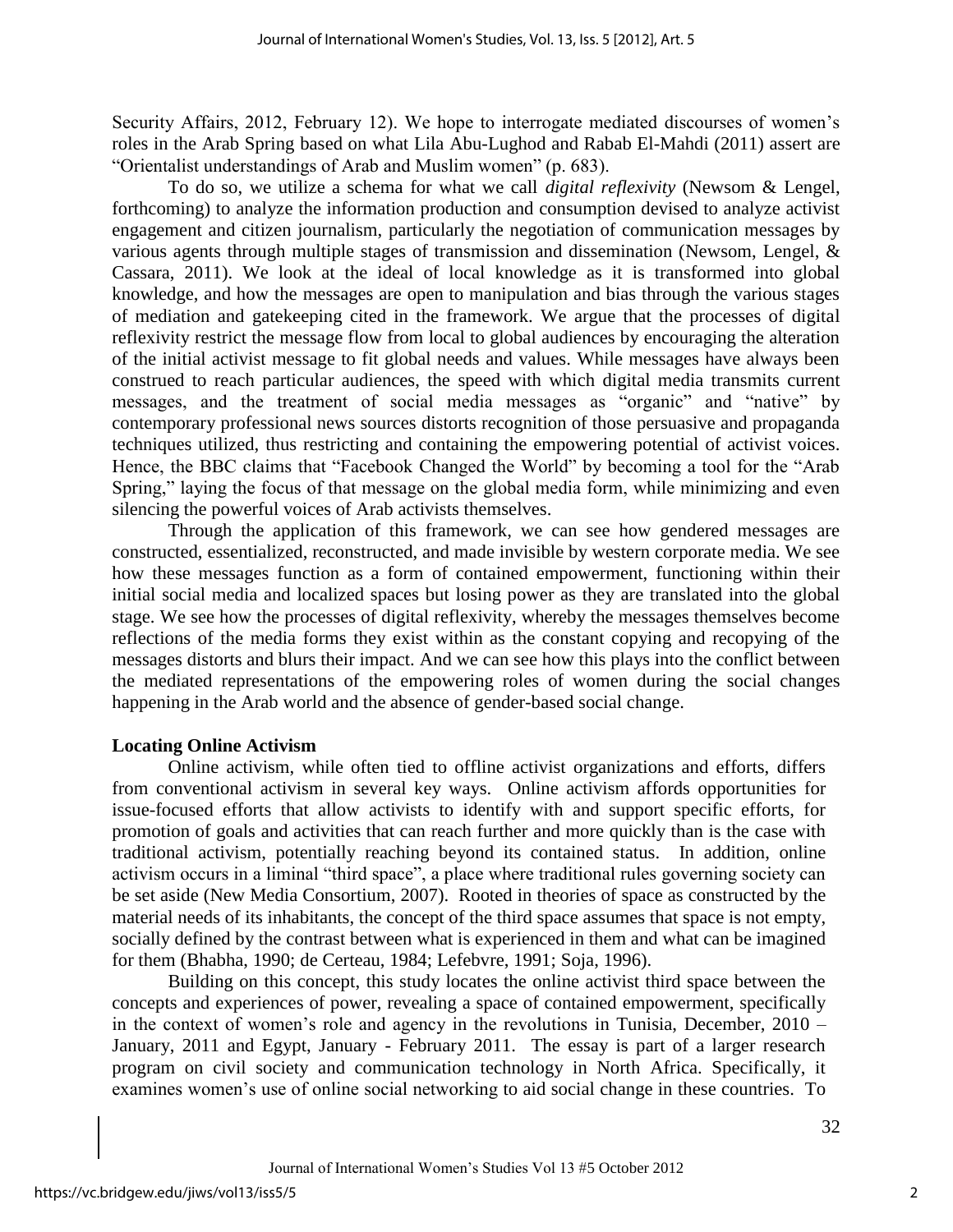interrogate the impact of the revolutions on enhancing gender equality we draw upon extensive field research in Tunisia, collaboration with North African women colleagues, and participantobservation during technology-focused events in the region, most notably the UN World Summit on the Information Society in Tunis. The study also employs discourse analysis to analyze online spaces created specifically for political engagement and agency, and for challenging hegemonic and patriarchal norms and political oppression.

Online activism provides the potential for empowerment to marginalized voices, provides the opportunity for cross-boundary dialogue, and provides an impetus for social change. Online feminist activist spaces attempt to provide the possibility for enacting the ideas of gendered dialogue. Therefore, online feminist activist spaces are an excellent starting point to build a discussion of gendered identity and dialogue online. However, with the relatively low internet penetration in the Middle East and North Africa, online populations consist mostly of women academics and other privileged women. In addition, up until the demise of the Ben Ali and Mubarek regimes citizens self-censored and silenced public political discourse. Such self-silencing occurred more intensively in Tunisia under Ben Ali's rule (Lengel, 2004) and its "harsh offline oppression" (Jansen, 2010, p. 37).

Therefore, we question whether these spaces can in fact provide voice to marginalized persons, or if they are re-creating digital, gender, and political divides. We suggest they are simultaneously empowering and restrained by hegemony, that they provide an impetus if not the means for altering hegemony. As media perpetuates stories, it copies itself in such a way that the content becomes watered down, altered, and taken out of context.

#### **How local voices are reconstructed for global audiences**

Online activism at its ideal best is a tool to generate an increase of knowledge about social reform topics, and to engender a positive response toward the reform goals by an increasing audience. However, local knowledge presented as online activism is self-containing if an awareness of a social reform need is a prerequisite to exposure. To break this cycle, local voices must reach an audience outside of their normal range. The "citizen journalism" and other related efforts evident in Arab Spring activism have been reconstructed and re-created by global institutions and power brokers that act as gatekeepers of information flow so that the message can reach a wide audience. To better understand how this process works, the authors constructed a framework (Newsom, Lengel, & Cassara, 2011) that highlights the stages of information flow required. In the framework, first, individuals speak out. Second, resistance leaders may reframe individual voices to suit their needs. Resistance rhetoric is then disseminated into the local area. Next, government may access the resistance rhetoric, reframing or erasing it to their needs. Reframed rhetoric may then be disseminated on a larger scale. Then, the West receives rhetoric and reframes it to suit itself. The framework was designed to determine the movement of information through digital and social media, and how the messages must be negotiated and manipulated at each stage.

 Adding a gender component to this framework for this study complicates the process of message production and consumption further, because the Web itself reflects a gendered nature, and, moreover, individual web sites have taken on gendered performances. The technology of the web carries a number of patriarchal and male connotations that function as gatekeeping barriers for information flow at each level of the process. In this study, we look at how these barriers restrict the possibilities of gender-based reform while they encourage other social reform efforts in the Arab Spring.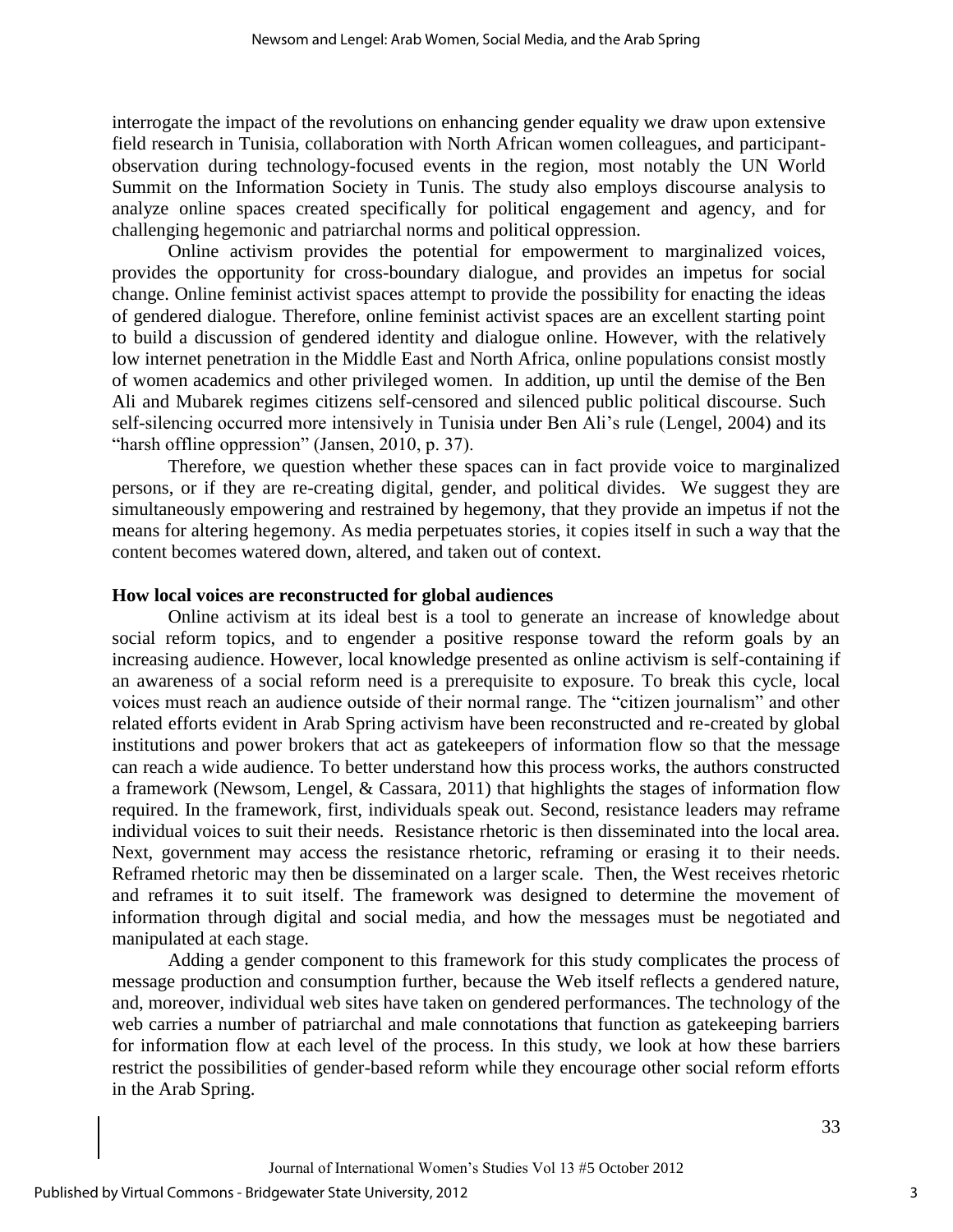In the framework of the stages of information flow, first we analyze individual voices speaking out. Many Arab women who became active in the recent uprisings and protests were active as part of a group effort, not uncommon in that area of the world. The concerns voiced by the groups were issues of democratic reform, calls to gain the right for free and open elections, and attacks upon long-held dictatorships. These political issues were themselves not focused on gendered rights. Issues of gender equality in the Arab Spring were largely contained to Tahrir Square in Cairo and to the various Tunisian cities where street protests occurred during the protests in Egypt and Tunisia.

At the second stage of the framework, individual voices may be reframed to suit the needs of others and other organizations. This stage is of particular interest when analyzing gender differences in the Arab World. Such analysis, generally, and the understanding of Arab women and their use of social media in the Tunisian and Egyptian revolutions, specifically, presents considerable challenges. Mazrui and Mazrui note "Muslim societies have assumed that there were two different doors of knowledge, one for each gender" (p. 54). They argue "individual Muslim men and women are real actors in the information revolution and not merely objects, and that they are producers of knowledge and not merely consumers of knowledge" (p. 55). Also, the many ways in which gender is understood cannot be underestimated. As socially constructed local ideologies of gender are enacted as "normalized" dichotomized male and female performances are presented as natural and salutary rather than artificial and prescriptive (Lengel & Martin, 2010). Foucault (1980) warns of the limitations of negotiating power as a binary opposition of "present" (in the case of the presence of male power and, most notably to this study, the "maleness" inherent in traditionally patriarchal cultures) or "absent" (the disempowered Arab woman) (Bhabha, 2002; Gedalof, 1999; Schroven, 2006). Intersections of gender, agency, power, and activism create even greater disparities, as discussed by Mohanty (1988; 2003), who argues Western feminisms view third world women as victims to be rescued by Western values and feminist motives. Basarudin (2002) suggests "there is an urgent need for a cross-cultural dialogue between Western and Arab feminisms in order to create space that allows differences to be recognized and examined, and crafting a meeting point for women to relate across their differences" (p. 62).

#### **Resistance rhetoric in practice: The case of** *lijan sha'abiyya* **(popular committees)**

Local knowledge, once it is presented to a larger audience, becomes a target for appropriation. There are several reasons why this occurs. First, local knowledge is predominantly temporal, thus its recognition and acceptance is not often clear outside of the original locality until it is restructured and represented to enhance meaning for a larger audience. Second, the aspects of local knowledge and local activism that are deemed significant within a larger world view are often separated from their initial contexts, thus separated from other aspects not deemed as significant outside of their original circumstance. Still another reason for the appropriation of local knowledge is the ability to apply the label of "authenticity" even while the authentic, local ideal is itself being reallocated and contained. The label itself earns a type of activist capital in contemporary society, and encourages a belief on the part of a larger audience that "real" people are being positively and directly witnessed. However, those "real" people are actually limited and restricted by the contained empowerment they are enacting.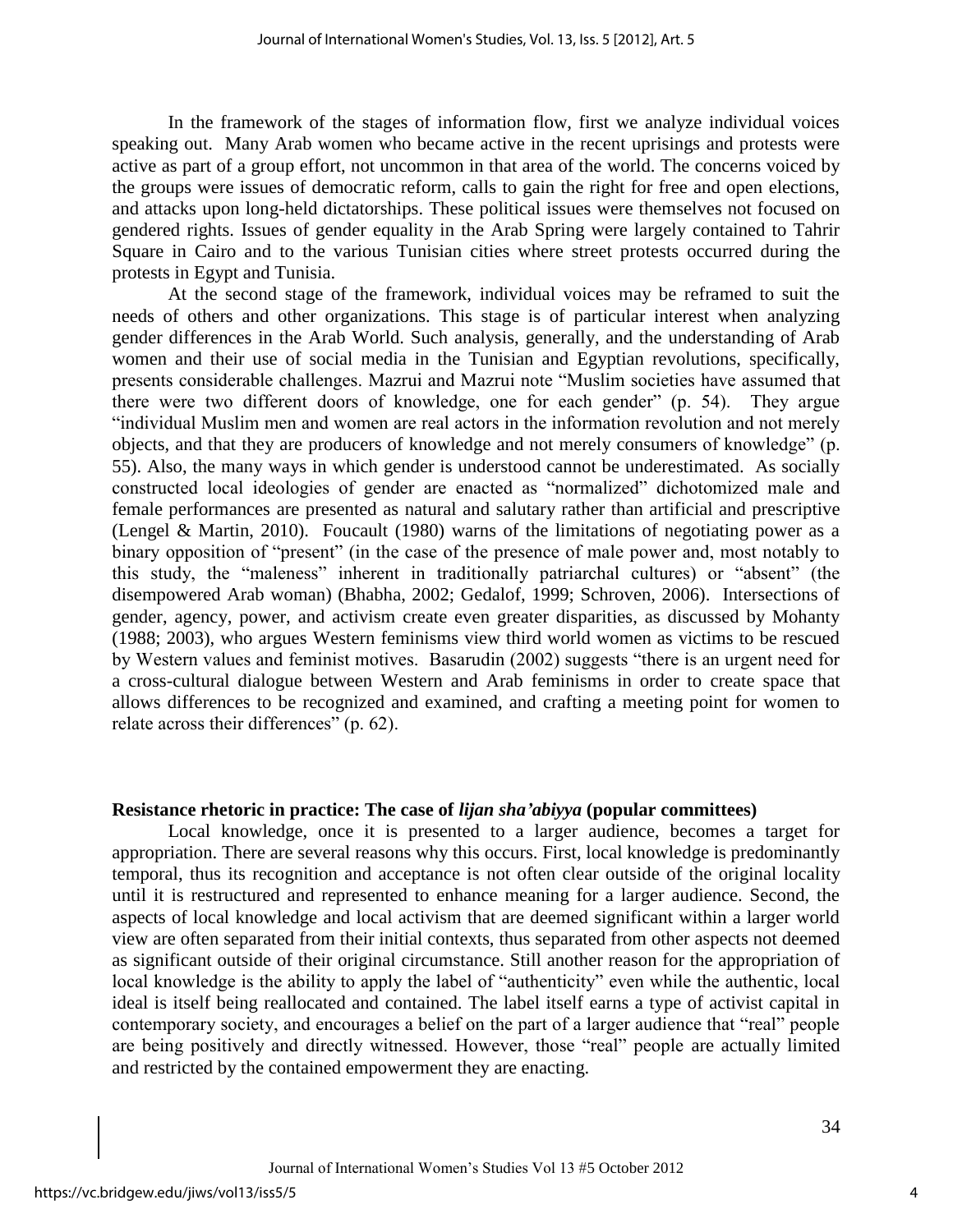This challenge is, in part, methodological. Langlois, Elmer, McKelvey & Devereaux (2009) suggest "instances of political activism point to the growing importance of Facebook as a space where a public can be reached and informed and can enter into a dialogue to discuss issues of common interest and influence political decision-making" (p. 416). The authors (2009) note the "tremendous difficulties in tracking information on private online spaces" and the challenge of "understanding the uniqueness of social networking sites as assemblages where software processes, patterns of information circulation, communicative practices, social practices, and political contexts are articulated with and redefined by each other in complex ways" (p. 416).

The complexity of civil society, either online or offline, under authoritarian regimes adds an additional layer of difficulty, both in the technical (access to social media networks in Tunisia and Egypt), and the conceptual (an understanding of agency under authoritarianism). This is particularly the case for Arab women, who are often essentialized as powerless by Western discourses (Lengel, 1997; Newsom & Lengel, 2003; Newsom, Cassara, and Lengel, 2011). Arab women are faced with additional challenges as their traditional social roles and invisibility within the public spheres of their cultures can easily mask contemporary detainment and disappearance. In Bahrain, a number of women protestors have disappeared or been seized by authorities. In Damascus activists reported that men and women were both afraid for women protestors' safety. Such essentializing is exacerbated by the lack of a wide body of research on Arab women and their role in civil society, although there are notable exceptions (Al-Mughni & Tétreault, 2000; al-Ali, 2000; al-Ali, 2003; Ammar & Lababidy, 1999; Badran, 2001; Mernissi, 1992/2002; Rabo, 1997).

Bayat (2010) explains that under repressive regimes women may not be able to organize in the way the West looks for, but non-movement resistance goes on, particularly outside the public sphere and often unnoticed in Western press. While there was vast media coverage of the citizen activists and protesters in Tahrir Square, there was little to no attention to the efforts in communities across Cairo. For example, at the Organizers Forum in Cairo, held seven months after the fall of the Mubarek regime, Egyptian women activists reported citizen efforts that went nearly unknown in the West. Four days into the uprising, when the Mubarek regime was reported to having withdrew police from the Square, it also withdrew police protection of every neighborhood in Cairo. Communities immediately organized *lagan shaabiyya* [popular committees] who served as volunteer neighborhood watch patrols (Brooks & Jaunzems, 2011). The *lagan shaabiyya "*offer an important opportunity to document the emergence of genuine collective action organizations at the local level in Egypt" (Bremer, 2011, para. 6). While many *lagan shaabiyya* "disbanded when order returned, others have drawn together to create new federations at the district, city, governorate, and national level. This development...holds tremendous promise for the emergence of genuine civil society activism in Egyptian localities" (Bremer, 2011, para. 7). The *lagan shaabiyya* used social media to organize and mobilize within their own communities, across communities, across Egypt, and to other activists outside the nation, most notably in Tunisia, where Tunisian activists advised those in Egypt based on their own experiences several weeks prior (Bremer, 2011).

# **Later stages of information flow**

Returning to our framework for information flow, it is imperative to analyze how governmental power can get hold of rhetoric, reframe and erase to its needs. In the early stages of the Tunisian demonstrations women were clearly visible to the global audience. However, this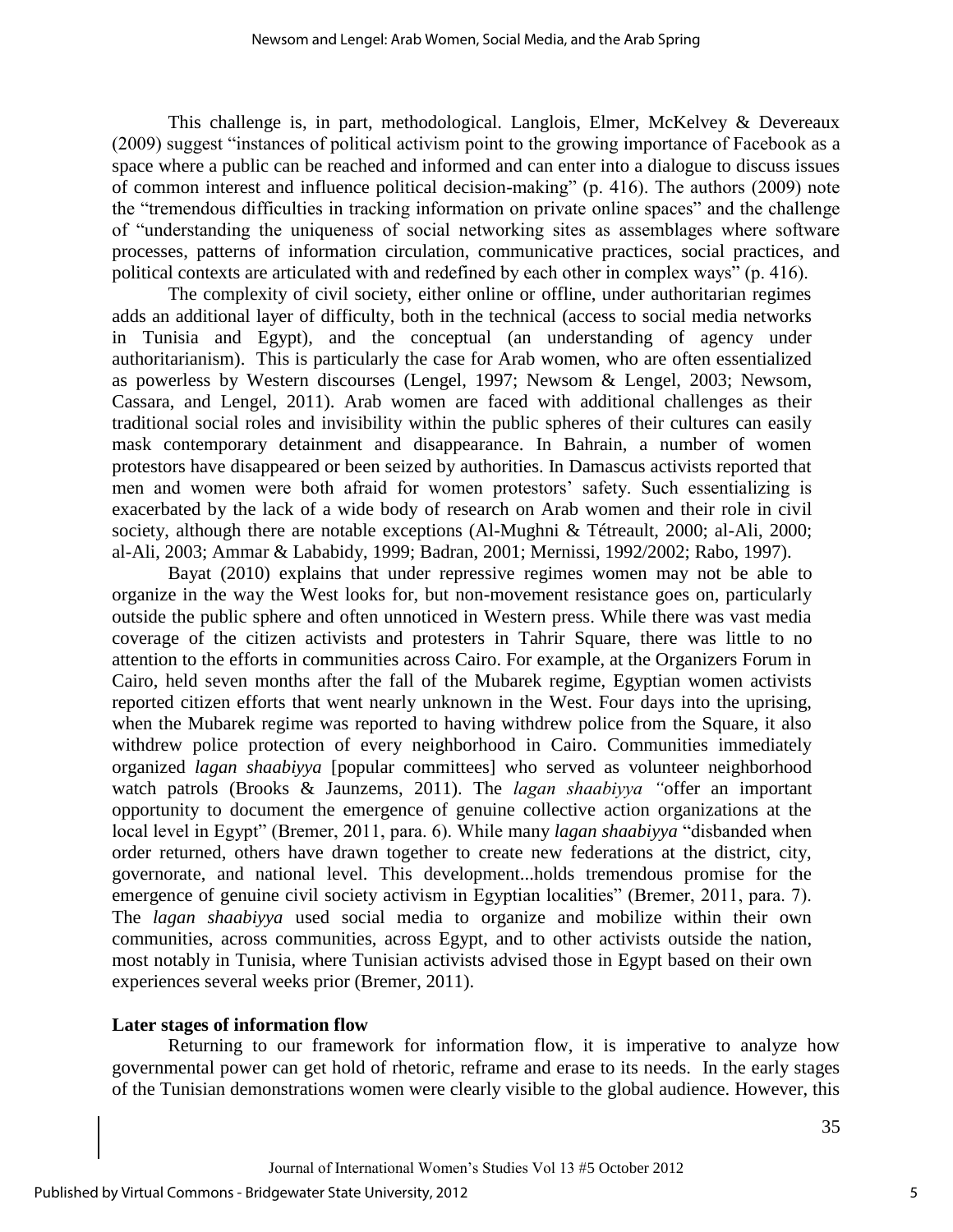pattern is changing as the revolutions continue and women's issues conflict with views of the incoming regimes that support traditional women's roles. Cole and Cole (2011) explain:

But with such bold gestures go fears. As women look to the future, they worry that on the road to new, democratic parliamentary regimes, their rights will be discarded in favor of male constituencies, whether patriarchal liberals or Muslim fundamentalists. The collective memory of how women were in the forefront of the Algerian revolution for independence from France from 1954 to 1962, only to be relegated to the margins of politics thereafter, still weighs heavily.

At this point in the framework for information flow, the West receives and reframes the rhetoric espoused by the activists in its own terms. For example, more than a year after the removal of Mubarak from Egyptian rule, revolutions resulted in the election of a member of the Muslim Brotherhood as President, and his wife as the country's new "First Lady", which Naglaa Ali Mahmoud herself refuses to take as her title. Ms. Mahmoud herself is now a visible woman in the Arab World, and her own preferences appear to be to live the life of a traditional Muslim woman and wife. As reported in the *New York Times*, "But to some in the westernized elite, she stands for a backwardness and provincialism that they fear from the Islamists of the Muslim Brotherhood" and goes on to explain that "Ms. Mahmoud, a homemaker, became an instructor in [The Brotherhood's] parallel women's auxiliary,[the Muslim Sisters] teaching young girls about marriage. 'Men are designed to lead and women to follow,' the group's curriculums explain." (El Sheikh & Kirkpatrick, 2012, June 27). A western feminist voice, one that is critical of Naglaa Ali Mahmoud's choices and opinions, is clear in this 'global' media coverage.

The impact of the Arab Spring revolutions on enhancing gender equality in the Middle East and North Africa has been challenged by multiple feminist scholars and activists, including Arab feminists (Bibars, cited in Bohn & Lynch, 2011, March 2; Brown, 2011, March 8; Fathi, 2011, June 12; Nazra for Feminist Studies, 2011, February 24; and Younis, 2011, March 9). To have a more nuanced understanding of the impact of the Arab Spring on Arab women, transnational and western feminist scholars must interrogate their role in contributing to essentialism and must enhance their awareness of the authenticity of local knowledge (Newsom, Cassara, & Lengel, 2011). Broad attempts to "empower" women as a monolithic category both essentializes and contains women, and fails to recognize social, cultural, and intellectual traditions and experiences of women outside of the dominant position. Failure to reach a global audience means failure to secure the aid of systemic power.

In historically patriarchal regions, values often do not match the values of global feminism, therefore the need for recognition of local values is particularly strong (Lengel, 1997; Newsom, Cassara, & Lengel, 2011; Newsom & Lengel, 2003). Western assumptions of Arab women's complicity have been critiqued by Arab feminist scholars for decades (Kandiyoti, 1988; Lengel, 1997; Lengel, 2004; Muslim Media Watch, 2010), and re-interpreted from local and post-colonial perspectives as using Western standards to interpret something that has to be understood from the Othered point of view (Abouzeid, 2008; Abu Lughod, 2001; Mohanty, 1986; Said, 1978). Activisms and women's movements are likewise disassociated from Western understandings.

Agreement on defining women's movements has been challenging. The UN World Summit on the Information Society (UN WSIS) Gender Caucus, for example, works hard to legitimize women in developing regions within the technology industry, by tying it to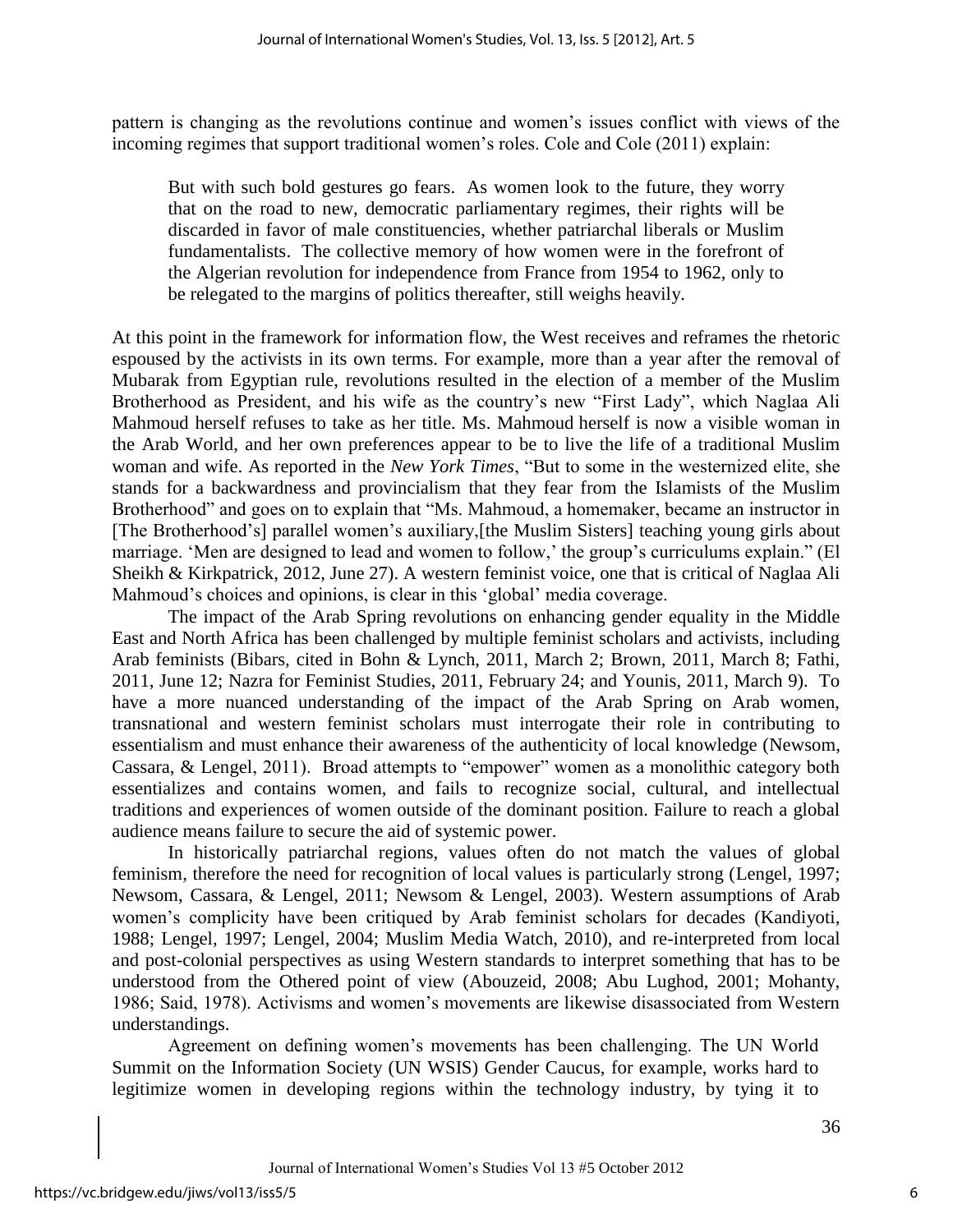traditional forms of women's work. However, one woman argues, "this reliance on the WSIS GC to speak on behalf of 'gender' is part of the problem perhaps." (Kee, 2005). The critique implies that the individual voices the Caucus seeks to represent in diverse local contexts may be easily lost in political rhetoric. In essence, civil society promotion precludes autonomy on the part of the people who are theoretically the beneficiaries since it "translates into the imposition of norms, values, or institutions that do not fit the ways in which a given civil society would like to imagine itself" (Challand, 2008, p. 399).

This can be seen in the role of women in the revolutions (Tansim, 2011). Both online and in the streets, Marzouki (2011) commended the "impressive visibility of women" in the Tunisian demonstrations and how the recent acts are situated in contrast to "stereotypes about the 'Arab street' that propagate the image of a male-dominated public space" (p. 37). Similarly, Khamis and Vaughn (2011) argue "social media's horizontal and non-hierarchical structure was empowering for women, who not only engaged in online activism and citizen journalism through social media, but also effectively and courageously participated in demonstrations and protests" (p. 12). Thus, these women of the revolutions were made visible on the larger global stage because of their use of social media, reflecting again the idea espoused by the BBC that social media changed the world.

Women's use of social media was not the only movement by women into men's spheres of influence. Reclaiming the public space were Mannoubia and Samia Bouazizi, the mother and sister, respectively, of Mohammed Bouazizi, whose self-immolation in the Tunisian town of Sidi Bouzid triggered the protests throughout the nation (Labidi, 2011). April 6 Youth Movement activist Asmaa Mahfouz also positioned herself in the public sphere when, early on in the mobilization efforts in Egypt, she announced on her Facebook wall that she was headed to Tahrir Square and urged others to join her there to save Egypt (Tansim, 2011, February 21). Again, the actions of these women utilizing tools and space generally reserved for masculine norms brought them into global recognition, and in many ways equated them to Western feminist heroines and placed them in globally understood narratives.

# **The Outcome: Re-visioned Voices Transcend Containment**

This analysis illustrates that Arab women's efforts in recent years have been most noticible and globally recognized when they fit within global and Western narrative norms. Compare this to the global depiction of non-westernized Arab women, such as Egypt's Naglaa Ali Mahmoud, and we can see how Arab women's activism functions as a type of contained empowerment; localized power restricted by social norms yet flourishing in a space customized for and welcoming that power (Newsom, 2004). This functions within the current dynamic as the means by which global powers are attracted to and become involved in the situation. In the specific case of women's issues in the Middle East and North Africa, this means that local arguments are reconstituted to reach Western women. The power in these spaces is neither patriarchal nor completely removed from patriarchy, hence it is betwixt and between these potential states. While such contained empowerment provides the potential to generate new types and concepts of power transferable into hegemonic space, this power limited temporally, only capable of indirectly impacting hegemonic structures. Therefore it must be negotiated with formal, systemic power structures to gain recognition and acceptance as a form of agency.

The contained nature of women's voices is further complicated because Arab women seek spaces where they can be heard separately from the more mainstream understanding of feminism, as well as outside of patriarchal structures. Online, raised as calls for actions, Arab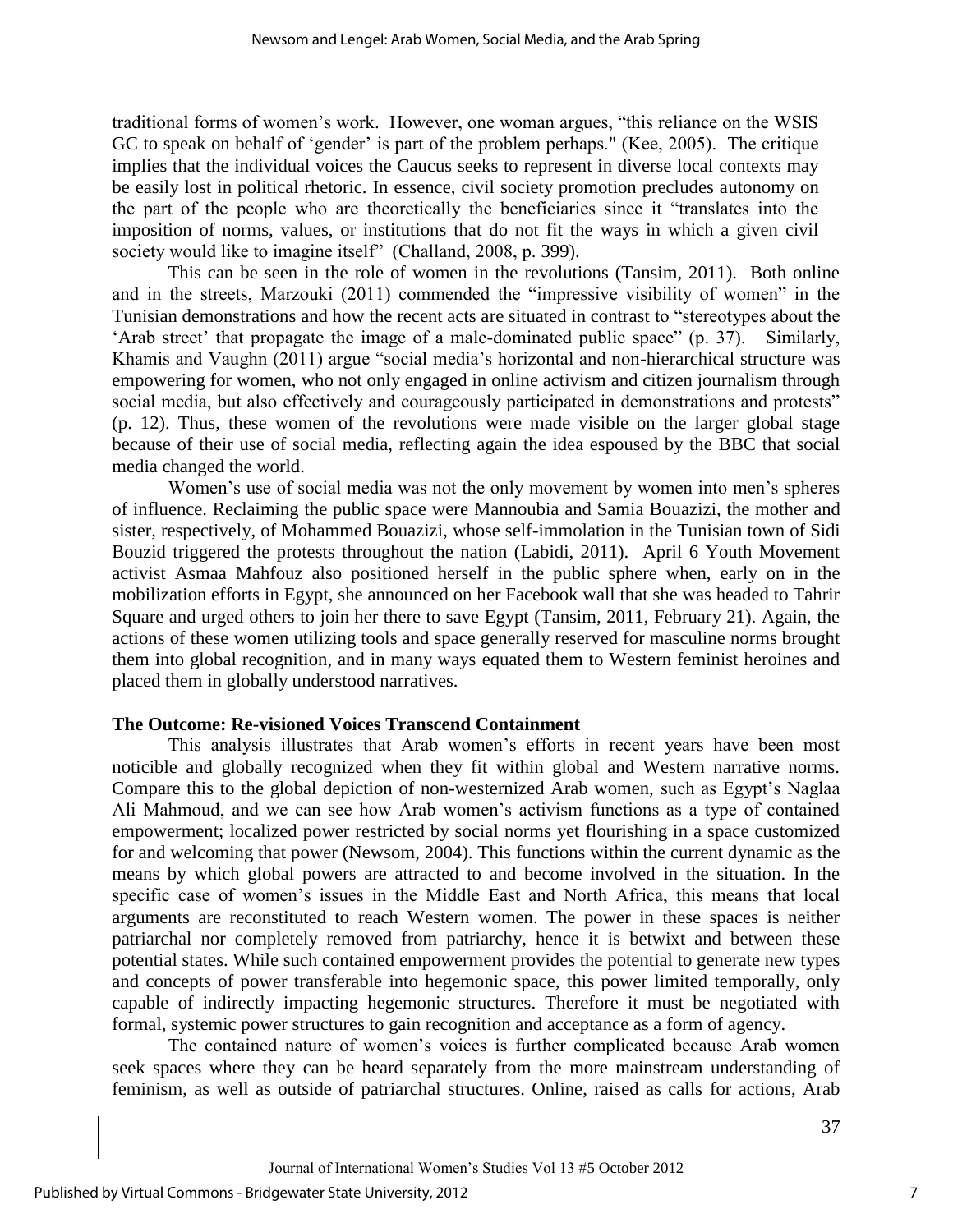women's voices resonate as powerful. However, agency in these online spaces is temporally situated in the sites and defined from and within the spaces themselves. This type of power is restricted to the gendered space created specifically for that type of power to operate. The agency inherent in social media may not translate offline. Therefore, these gendered online spaces are examples of contained empowerment: liminal sites where normative rules are suspended in favor of generating alternative norms.

The internet's key resource is information. The technology of the world wide web is an information-based technology. Cyberspace is built from information, and operates as a mechanism for transmitting information. Information and the value of information is often mediated by historically powerful entities, though social media can sometimes change that hierarchy. However, the metanarrative structures inherent in the social media act in much the same role as the gatekeepers of that historical power. While historically women have not been active as in the construction of the web as men, they have also not been viewed as the producers of meaning in web-spaces. However, feminists have determined it is possible to build identities online, masked in patriarchal characteristics so as to access power, that generate feminist ideals.

Ultimately, it is important to understand that for many repressed and isolated voices, social media are a primary way that needs and goals can be recognized to gain support from global institutions. There is a need to engage in more research on the role of women and their use of online social networking in and since the Arab Spring. Activist efforts toward social change in Tunisia, Egypt, and elsewhere in the region will continue, and the role of social media in these processes is still unfolding. Still unfolding, too, is the distinctive nature of the governance structures that will emerge from the revolutions and how social media will continue to enhance the building of civil society.

# **References**

- Abouzeid, O. (2008). *Projects of Arab women empowerment: Current status and future prospects.* Cairo, Egypt: Arab Women Organization.
- Abu Lughod, L. (2001). *Orientalism* and Middle East feminism. *Feminist Studies, 27*(1), 101- 113.
- Abu-Lughod, L., & El-Mahdi, R. (2011). Beyond the "woman question" in the Egyptian revolution. *Feminist Studies, 37*(3), 683-691.
- Al Jaber, H. (2009). Opening remarks. Advancing Arab women in technology leadership workshop. Retrieved from [http://www.scribd.com/doc/34512014/Advancing-Arab-](http://www.scribd.com/doc/34512014/Advancing-Arab-Women-in-Technology)[Women-in-Technology](http://www.scribd.com/doc/34512014/Advancing-Arab-Women-in-Technology)
- al-Ali, Nagje (2000). *Secularism, gender, and the state in the Middle East: The Egyptian women's movement*. Cambridge, England: Cambridge University Press.
- \_\_\_\_. (2003). Gender and civil society in the Middle East. *International Feminist Journal of Politics, 5*(2), 216-232.
- Al-Mughni, H., & Tétreault, M. A. (2000). Citizenship, gender, and politics of quasi states. In S. Joseph (ed.), *Gender and citizenship in the Middle East* (pp. 237-260). Syracuse, NY: Syracuse University Press.
- Alkhalifa, E. (2008). Influencing the self-efficacy of Middle Eastern women through the use of a bulletin board. *Association for the Advancement of Computing in Education Journal*, *16*(2), 95-114.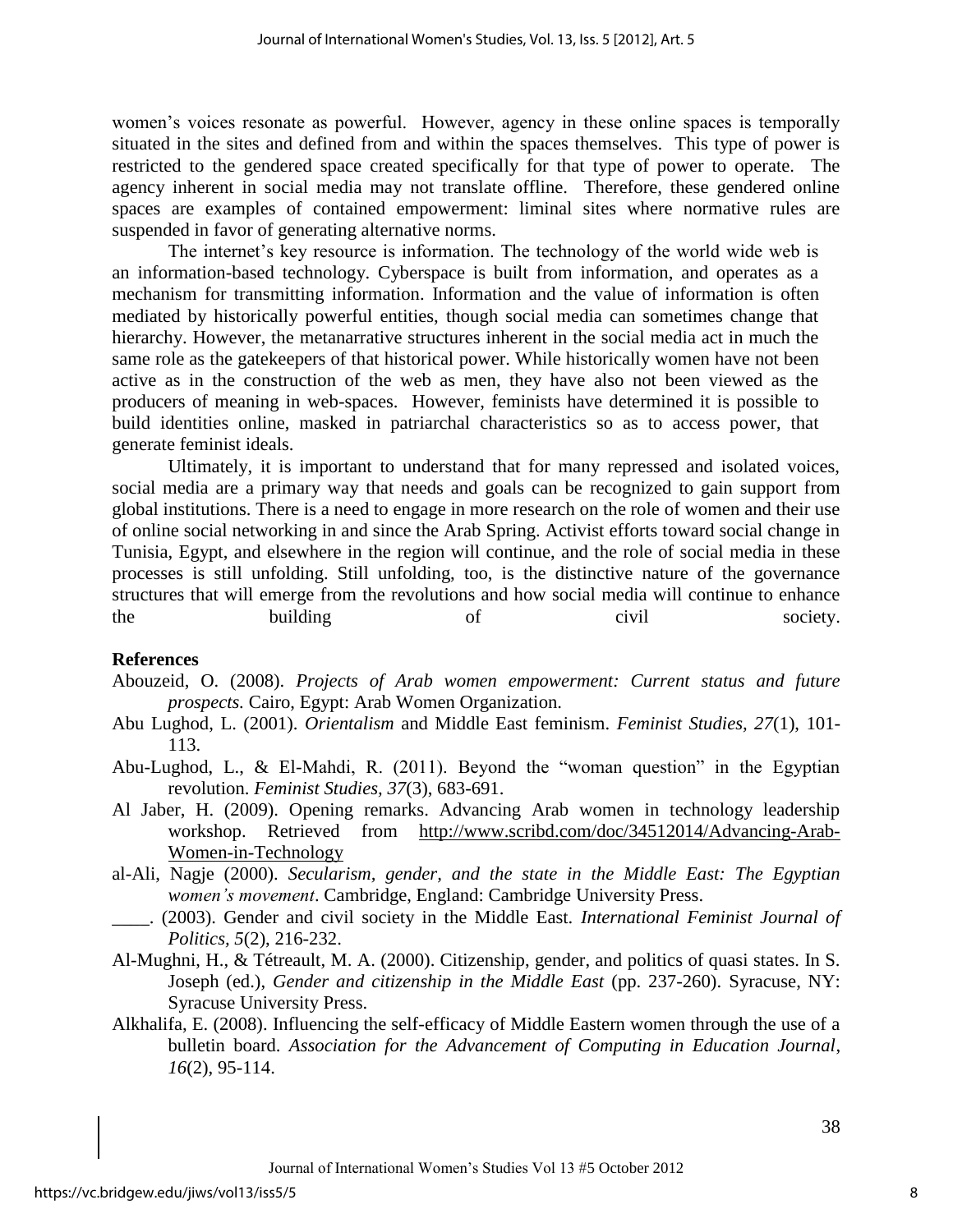- Alqudsi-ghabra, T. (2012). Creative use of social media in the revolutions of Tunisia, Egypt & Libya. *International Journal of Interdisciplinary Social Sciences, 6*(6), 147-158.
- Ammar, N. H., & Lababidy, L. S. (1999). Women's grassroots movements and democratization in Egypt. In J. M. Bystydzienski & J. Sekhon (eds.), Democratization and women's grassroots movements (pp. 150-172). Bloomington, IN: Indiana University Press.
- Ammar, M. (2011). Egyptian woman activist announces presidential candidacy. *Bikyamas*. Retireved from from<http://bikyamasr.com/wordpress/?p=31776>
- Anabtawi, s. (2012, June 14). Saudi women petition for right to drive. Retrieved from http://m.arabianbusiness.com/saudi-women-petition-for-right-drive-462159.html
- Andoni, L. (2010). The rebirth of Arab activism. *Al Jazeera (Opinion.)* Retrieved from http://www.aljazeera.com/indepth/opinion/2010/12/20101231161958792947.html
- Barabasi, A. (2011). Keynote to a networked self. In Z. Papacharissi (ed.), *A networked self: Identity, community, and culture on social network sites* (pp. 1–14). London, England: Routledge.
- Badran, M. (2001). Gender activism: Feminists and Islamists in Egypt. In V. M. Moghadam (ed.), *Identity politics and women* (pp. 202–227)*.* Boulder, CO: Westview.
- Basarudin, A. (2002). Dismantling bridges, building solidarity: Reconciling Western and Arab feminisms. *Al-Raida, XIX* (97-98), 62- 65.
- Bayat, A. (2010) *Life as politics: How ordinary people change the Middle East*. Amsterdam: Amsterdam University Press.
- BBC. (2011, June 21). Hillary Clinton praises 'brave' Saudi women drivers. Retrieved from http://www.bbc.co.uk/news/world-middle-east-13865033
- Beinin, J., & Vairel, F. (2011). *Social movements, mobilization, and contestation in the Middle East and North Africa.* Stanford, CA: Stanford University Press.
- Bellin, E. (2012). Reconsidering the robustness of authoritarianism in the Middle East. *Comparative Politics, 44*(2), 127-149.
- Benn, T. (2011). The flowers of the Arab spring grow from buds of free information. *New Statesman, 140*(5048), 12.
- Bennett, W., & Segerberg, A. (2011). Digital media and the personalization of collective action*. Information, Communication & Society, 14(*6), 770-799.
- Bhabha, H. (2002). Postcolonial authority and postmodern guilt. In L. Grossberg, C. Nelson & P.A. Treichler (eds.), *Cultural studies* (pp. 56-68). New York, NY: Routledge.
- Biggs, C. (2011, February 14). Women make their power felt in Egypt's revolution. Abu Dhabi, the UAE: *The National*. Retrieved from [http://www.thenational.ae/news/worldwide/middle-east/women-make-their-power-felt](http://www.thenational.ae/news/worldwide/middle-east/women-make-their-power-felt-in-egypts-revolution)[in-egypts-revolution](http://www.thenational.ae/news/worldwide/middle-east/women-make-their-power-felt-in-egypts-revolution)
- Bohn, L. E., & Lynch, S. (2011, March 2). Women and the revolution: What does the new democratic future hold for Egyptian women? *Foreign Policy, the Middle East Channel*. Retrieved from the state of the state of the state of the state of the state of the state of the state of the state of the state of the state of the state of the state of the state of the state of the state of the state of

[http://www.foreignpolicy.com/articles/2011/03/02/women\\_and\\_the\\_revolution?page=0,1](http://www.foreignpolicy.com/articles/2011/03/02/women_and_the_revolution?page=0,1)

Brooks, F., & Jaunzems, T. (2011). Community organizing in Egypt during and the after the revolution. Special report from the Organizers' Forum on the International Dialogue in Egypt. *Social Policy* (Winter 2011), 58-61.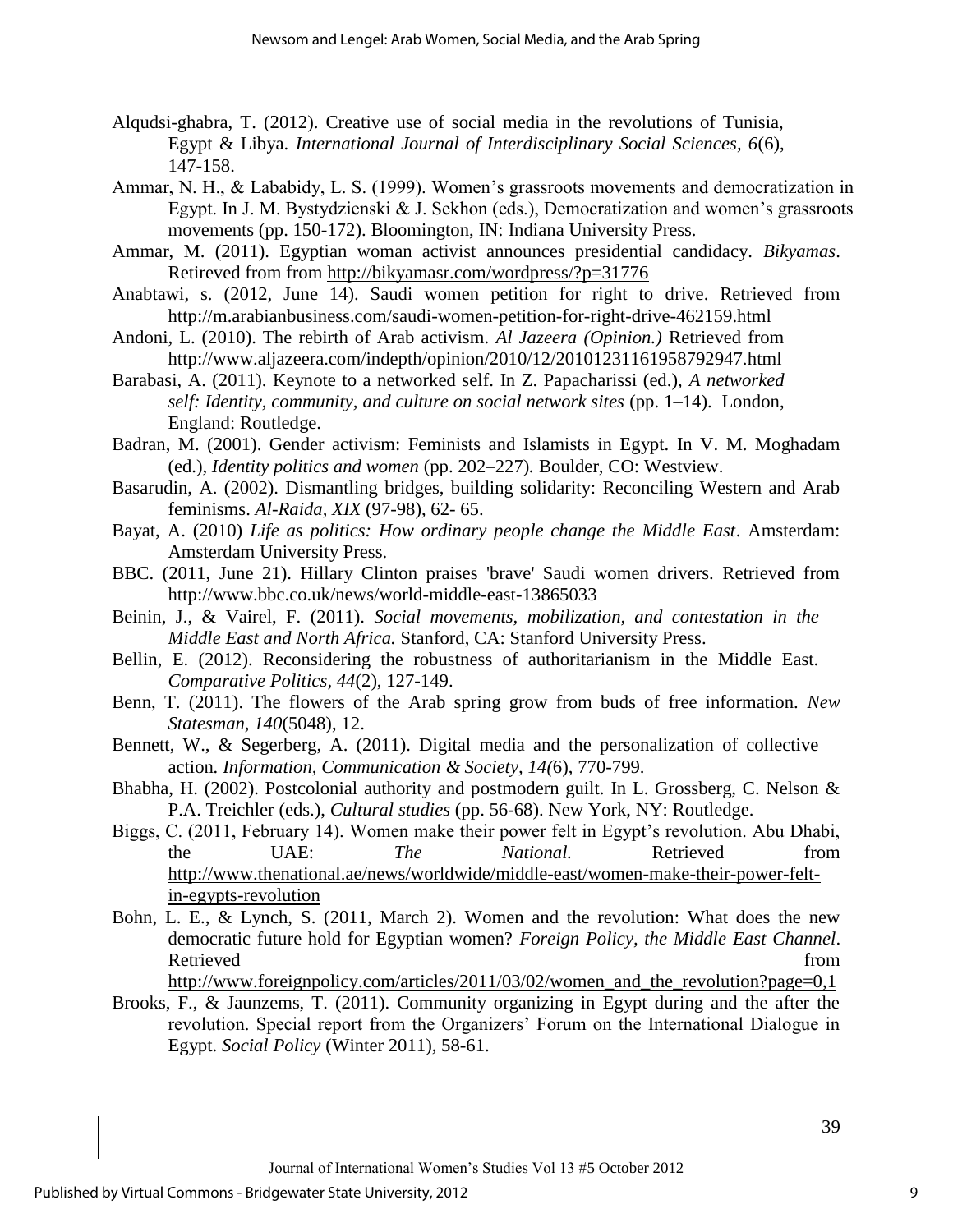- Broomhall, E. (2011, June 9). More Arab women on Facebook, but figures still low. Retrieved from http://www.arabianbusiness.com/more-arab-women-on-facebook-but-figures-stilllow-404540.html
- Brown, W. (2011, March 8). Is the Egyptian revolution sidelining women? *Notebook, The Independent blogs.* Retrieved from [http://blogs.independent.co.uk/2011/03/08/egyptian](http://blogs.independent.co.uk/2011/03/08/egyptian-revolution-sidelining-women)[revolution-sidelining-women](http://blogs.independent.co.uk/2011/03/08/egyptian-revolution-sidelining-women)
- Bunt, G. (2000). *Virtually Islamic*. Cardiff, Wales: University of Wales Press.
- Campbell, S. W., & Kwak, N. (2010). Mobile communication and civic life: Linking patterns of use to civic and political engagement. *Journal of Communication, 60*(3), 536-555.
- Carstensen, T. (2009). Gender trouble in Web 2.0: Gender relations in social network sites, wikis, and weblogs. *International Journal of Gender, Science, and Technology, 1* (1), 105-127.
- Carr, J. (2011). In Tunisia, cyberwar precedes revolution. *Frontlines of Revolutionary Struggle.* Retrieved from [http://revolutionaryfrontlines.wordpress.com/2011/01/15/in](http://revolutionaryfrontlines.wordpress.com/2011/01/15/in-tunisia-cyberwar-precedes-revolution/)[tunisia-cyberwar-precedes-revolution/](http://revolutionaryfrontlines.wordpress.com/2011/01/15/in-tunisia-cyberwar-precedes-revolution/)
- Challand, B. (2008). The evolution of Western aid for Palestinian civil society: The bypassing of local knowledge and resources. *Middle Eastern Studies, 44*(3), 397-417.
- Charrad, M. (2001). State and gender in the Magrib. In S. Joseph & S. Slyomovics (eds.), *Women and power in the Middle East* (pp. 61-71). Philadelphia, PA: Pennsylvania University Press.
- Chaudhury, A. (2011). Saudi Women's Driving Movement Gains Momentum. Retrieved from http://www.desiclub.com/community/culture/culture\_article.cfm?id=615
- Chick, K. (2011). In town at center of Tunisia uprising, 23 years of repressed emotions burst forth. *Christian Science Monitor.* Retrieved from [http://www.csmonitor.com/World/Middle-East/2011/0119/In-town-at-center-of-](http://www.csmonitor.com/World/Middle-East/2011/0119/In-town-at-center-of-Tunisia-uprising-23-years-of-repressed-emotions-burst-forth)[Tunisia-uprising-23-years-of-repressed-emotions-burst-forth](http://www.csmonitor.com/World/Middle-East/2011/0119/In-town-at-center-of-Tunisia-uprising-23-years-of-repressed-emotions-burst-forth)
- China, W. (2011). The Facebook revolution. *New African, 503*, 24.
- Cole, J., & Cole, S. (2011, April 26). An Arab spring for women. *CBS News*. Retrieved from [http://www.cbsnews.com/stories/2011/04/26/opinion/main20057432.shtml.](http://www.cbsnews.com/stories/2011/04/26/opinion/main20057432.shtml)
- Cook, J. (2011). Palestinian social media campaigns unlike Egyptian, Tunisian counterparts. *Washington Report on Middle East Affairs, 30*(4), 22-23.
- Correa, T., Hinsley, A. W., & de Zúñiga, H. G. (2010). Who interacts on the Web?: The intersection of users' personality and social media use. *Computers in Human Behavior, 26* (2), 247-253.
- Dahlgren, P. (2009). *Media and political engagement: Citizens, communication and democracy.* Cambridge, England: Cambridge University Press.
- Dalton, R. J. (2008). Citizenship norms and the expansion of political participation. *Political Studies*, 56, 76–98.
- Danitz, T., & Strobel, W. P. (1999). The Internet's impact on activism. *Studies in Conflict and Terrorism, 22*(3), 257–269.
- Derbes, D. (2011). Social media as a revolutionary force. *Foreign Service Journal, 88*(4), 9-10.
- Denzin, N. K. (1983). Interpretive interactionism. In G. Morgan (ed.), *Beyond Method* (pp. 129- 146). Beverly Hills, CA: Sage.
- Donelan, H., Herman, C., Kear, K., and Kirkup, C. (2008). Patterns of online networking for women's career development*. Gender in Management: An International Journal, 24* (2), 92-111.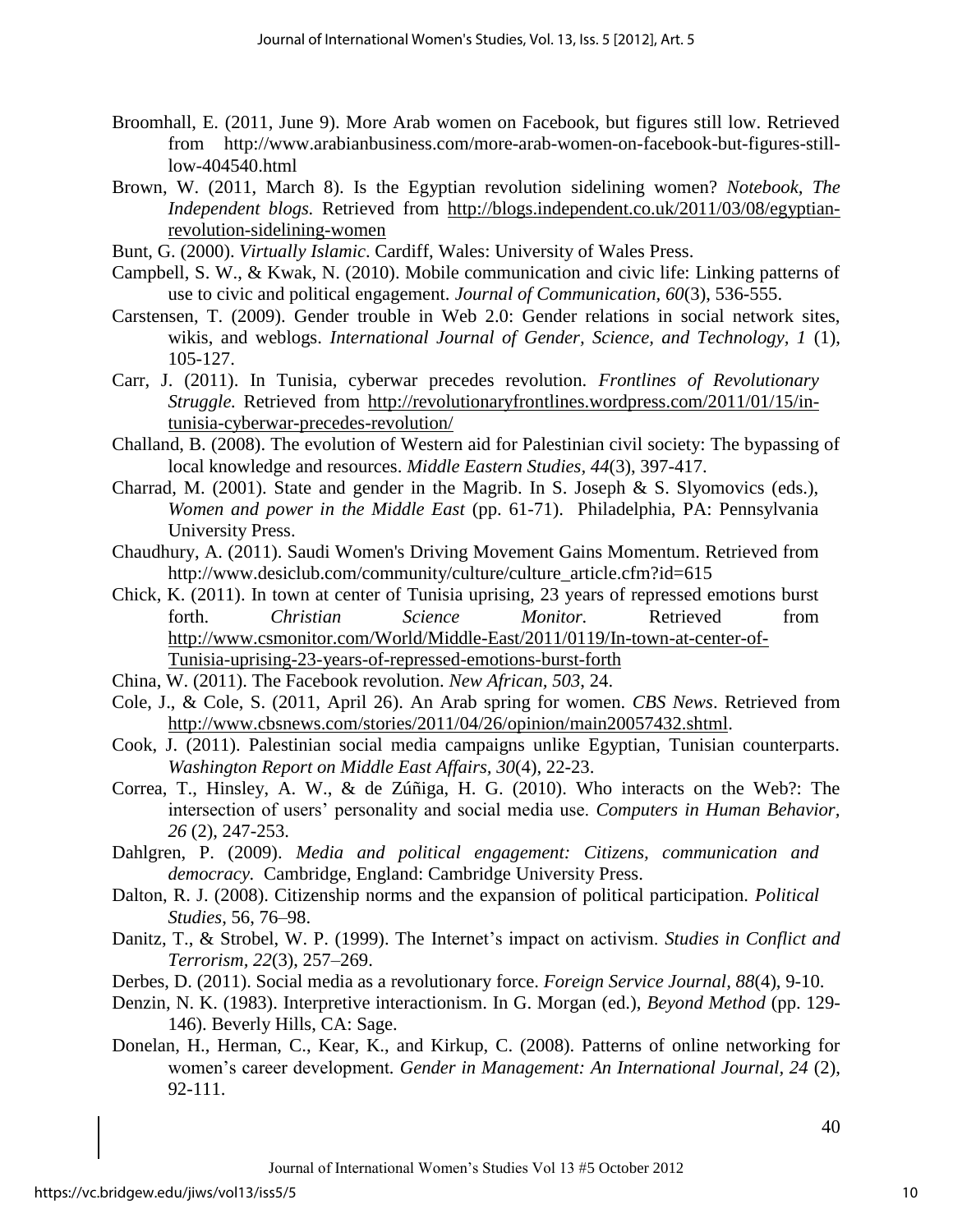- Duddy, J. (2008). How can Western and Arab feminism(s) be reconciled? Association for Women's Rights in Development. Retrieved from [http://www.awid.org/eng/Issues-and-](http://www.awid.org/eng/Issues-and-Analysis/Library/How-can-Western-and-Arab-feminism-s-be-reconciled2)[Analysis/Library/How-can-Western-and-Arab-feminism-s-be-reconciled2](http://www.awid.org/eng/Issues-and-Analysis/Library/How-can-Western-and-Arab-feminism-s-be-reconciled2)
- El-Mahdi, R. (2010). Does political Islam impede gender-based mobilization? The case of Egypt. *Totalitarian Movements and Political Religions, 11,* (3–4), 379–396.
- Eltantawy, N., & Wies, J. B. (2011). Social media in the Egyptian revolution: Reconsidering resource mobilization theory. *International Journal of Communication, 5*, 1207–1224.
- Estes, A. C. (2011). How Occupy influenced Egypt's Arab Spring (and vice versa). *The Atlantic Wire.* Retrieved from [http://www.theatlanticwire.com/global/2011/12/how-occupy](http://www.theatlanticwire.com/global/2011/12/how-occupy-influenced-egypts-arab-sprong-vice-versa/46334/)[influenced-egypts-arab-sprong-vice-versa/46334/#](http://www.theatlanticwire.com/global/2011/12/how-occupy-influenced-egypts-arab-sprong-vice-versa/46334/)
- Etling, B., Kelly, J., Faris, R. and Palfrey, J. (2009). *Mapping the Arabic blogosphere: politics, culture, and dissent*. Berkman Center Research Publication No. 2009-06.
- "Facebook Action". (2011). *America, 204*(3), 8.
- Fandy, M. (1999). 'CyberResistance: Saudi opposition between globalization and localization. *Comparative Study of Society and History, 41*(1), 124–147.
- Faris, D. (2008a). Revolutions without revolutionaries? Network theory, Facebook, and the Egyptian blogosphere. *Arab Media & Society, 6,* 1-11.
- \_\_\_\_. (2008b). The Web, the cell phone, and the Mubarak death crisis of 2007. In Institute for Politics, Democracy and the Internet (ed.), *Politics and technology review* (pp. 51- 57). Washington D.C.: The George Washington University.
- Fathi, Y. (2011, June 12). After the revolution: Egyptian women yet to win equality. *Ahram Online.* Retrieved from [http://english.ahram.org.eg/NewsContent/1/2/14071/Egypt/Society/After-the](http://english.ahram.org.eg/NewsContent/1/2/14071/Egypt/Society/After-the-revolution-Egyptian-women-yet-to-win-equ.aspx)[revolution-Egyptian-women-yet-to-win-equ.aspx](http://english.ahram.org.eg/NewsContent/1/2/14071/Egypt/Society/After-the-revolution-Egyptian-women-yet-to-win-equ.aspx)
- Fernback, J. (2007). Beyond the diluted community concept: A symbolic interactionist perspective on online social relations. *New Media & Society, 9*(1), 49-69.
- Filkins, D. (2011, October 7). Tawakkol Karman's Moral Vision. *The New Yorker*. Retrieved from http://www.newyorker.com/online/blogs/newsdesk/2011/10/tawakkol-karmansmoral-vision.html
- Foot, K. A. (2005). Cyberactivism: Online Activism in Theory and Practice. *Journal of Communication, 55*(2), 404-406.
- Forbes, M. (September 28, 2011). Is it time for and Arab Spring for Saudi Women? *Forbes*. Retrieved from [http://www.forbes.com/sites/moiraforbes/2011/09/28/is-it-time-for-an](http://www.forbes.com/sites/moiraforbes/2011/09/28/is-it-time-for-an-arab-spring-for-saudi-women/)[arab-spring-for-saudi-women/](http://www.forbes.com/sites/moiraforbes/2011/09/28/is-it-time-for-an-arab-spring-for-saudi-women/)
- Foucault, M. (1980). *Power/knowledge: Selected interviews and other writings, 1972-77*  (trans. Colin Gordon). New York, NY: Pantheon.
- \_\_\_\_. (1988). *Madness and civilization: A history of insanity in the age of reason.* London: Vintage.
- Gajjala, R., Yahui, Z., & Dako-Gyeke, P. (2010). Lexicons of women's empowerment online. *Feminist Media Studies, 10*(1), 69-86. doi:10.1080/14680770903457139
- Ghosh, B., Hauslohner, A., Abouzeid, R., Walt, V., & Baker, A. (2011). The revolutionaries. *Time, 177*(6), 36-40.
- Giglio, M. (2011). The Facebook freedom fighter. *Newsweek, 157*(8), 14-17.
- Garfinkle, H. (1967). *Studies in ethnomethodology*. Englewood Cliffs, NJ: Prentice-Hall.
- Gaworecki, M. (2011). Organizing tool and a "space of liberty" in post-revolution Egypt? *Social Policy, 41*(4), 66-69.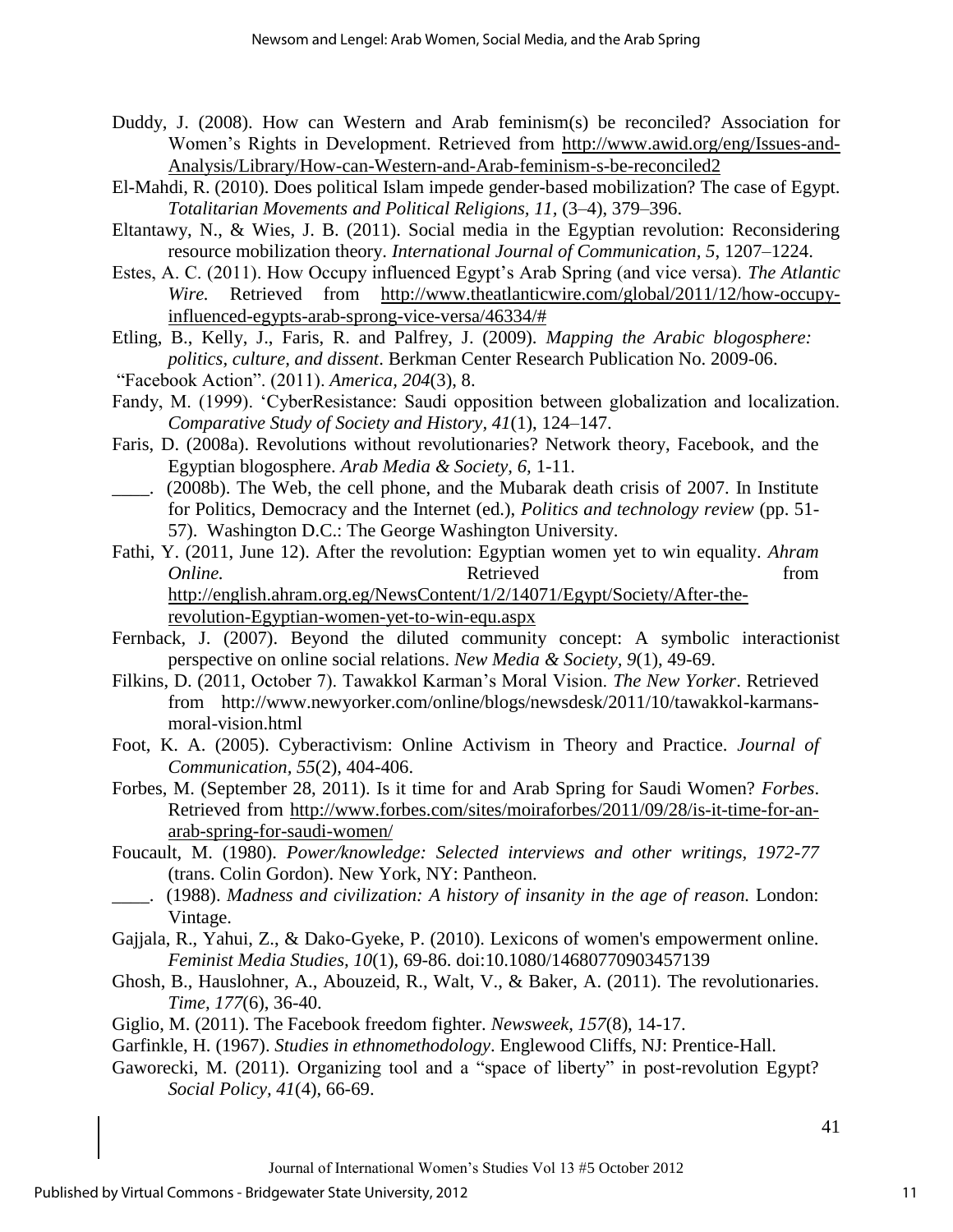- Gladwell, M., & Shirky, C. (2011). *From innovation to revolution: Do social media make protests possible?* Retrieved from [http://www.foreignaffairs.com/articles/67325/malcolm-gladwell-and-clay](http://www.foreignaffairs.com/articles/67325/malcolm-gladwell-and-clay-shirky/from-innovation-to-revolution)[shirky/from-innovation-to-revolution](http://www.foreignaffairs.com/articles/67325/malcolm-gladwell-and-clay-shirky/from-innovation-to-revolution)
- Goffman, E. (1959). *The presentation of self in everyday life*. New York, NY: Doubleday.
- \_\_\_\_. (1974). *Frame analysis: An essay on the organization of experience*. London, England: Harper & Row.
- *Guardian*. (2011, June 21). Hillary Clinton backs Saudi Arabia women's right-to-drive campaign. Retrieved from http://www.guardian.co.uk/world/2011/jun/21/hillaryclinton-saudi-female-drivers
- Habermas, J. (1962). *The structural transformation of the public sphere: An inquiry into a category of bourgeois society.* London, England: Polity Press.
- Hackett, S. (2004). Clash of civilization for the Gender Caucus (L. Jeffrey, Trans.). Retrieved from<http://wsis.ecommons.ca/node/view/450>
- Hafez, S. (2003). The terms of empowerment: Islamic women activists in Egypt. *Papers in Social Science, 24*(4). Cairo: Egypt: American University in Cairo Press.
- Hargittai, E., & Hsieh, Y. P. (2010). Predictors and consequences of differentiated practices on social network sites. *Information, Communication, & Society, 13*(4), 515-536.
- Hasso, F. (2001). Feminist generations? The long-term impact of social movement involvement on Palestinian women's lives. *The American Journal of Sociology*,*107*(3), 586–611.
- Hauslohner, A. (2011). On the Arab street, rage is contagious. *Time, 177*(5), 36-39.
- Hogan, B. (2010). The presentation of self in the age of social media: Distinguishing performances and exhibitions online. *Bulletin of Science, Technology & Society*, *30*(6), 377-386.
- Houssain, A. (2012, January 24). Princess Amira al-Taweel: Challenging women's roles around the world. Retrieved from http://www.huffingtonpost.com/anushayhossain/princess-amira-al-taweel\_b\_1227876.html
- Illia, L. (2003). Passage to cyberactivism: How dynamics of activism change. *Journal of Public Affairs, 3*(4), 326-337.
- Isis International (2011). The other Tahrir Square: Attacks continue on women human rights defenders in Iraq. Retrieved from http://awid.org/News-Analysis/Friday-Files/The-Other-Tahrir-Square-Attacks-Continue-on-Women-Human-Rights-Defenders-in-Iraq
- Jad, I. (2008). Local feminism: Between Islamism and liberal universalism. *IDS Bulletin*, *39*(6), 34–41.
- Jansen, F. (2010). Digital activism in the Middle East: Mapping issue networks in Egypt, Iran, Syria and Tunisia. *Knowledge Management for Development Journal, 6*(1), 37-52. doi:10.1080/19474199.2010.493854
- Juris, J. S. (2004). Networked social movements: Global movements for global justice. In M. Castells (ed.), *The network society: A cross-cultural perspective* (pp. 341– 362). Cheltenham, England: Edward Elgar.
- Kendall, L. (1998). Meaning and identity in "cyberspace": The performance of gender, class, and race online. *Symbolic Interaction, 21*, 129–53.
- Kandiyoti, D. (1988). Bargaining with patriarchy. *Gender and Society 2*(3), 274–290.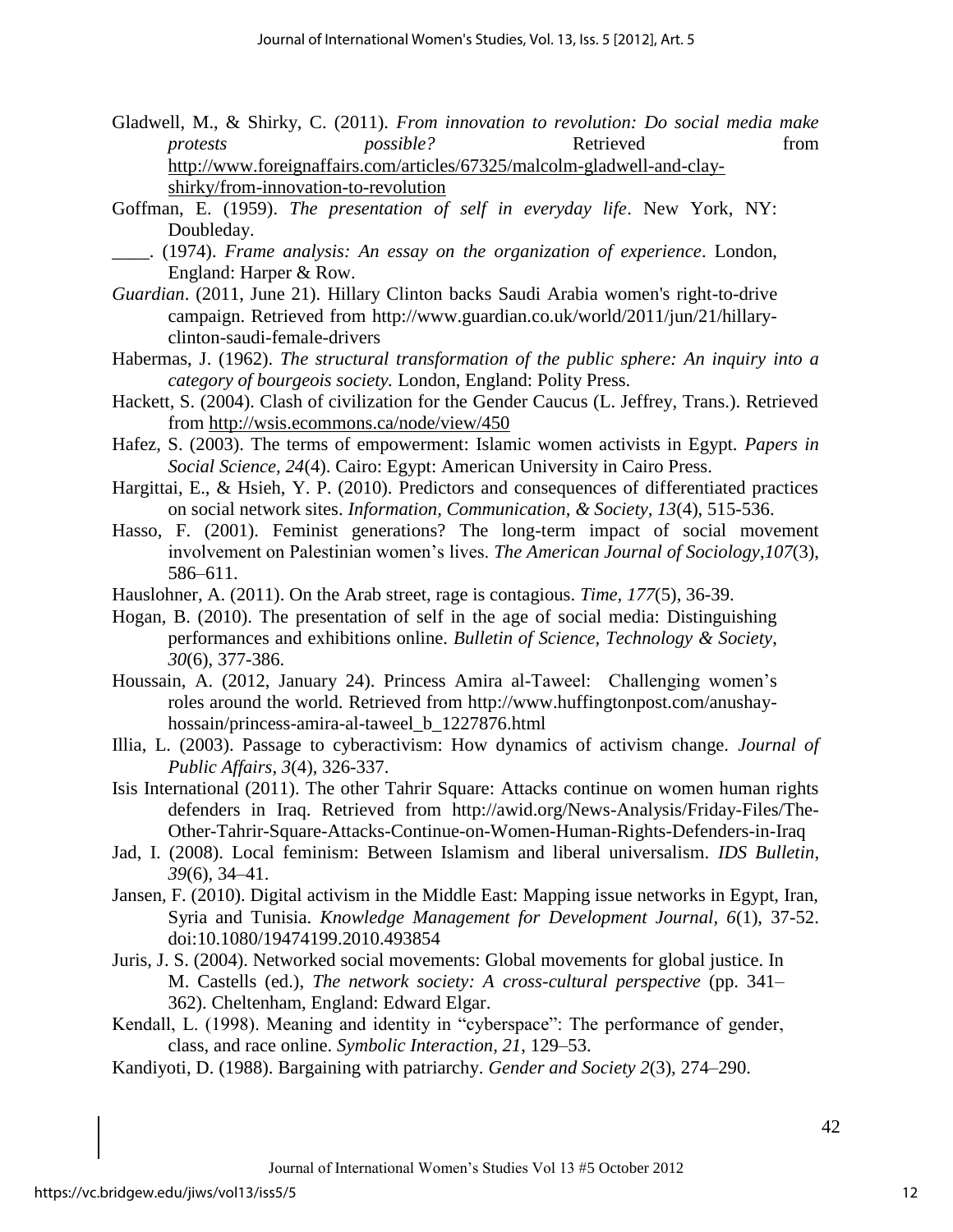- Khamis, S. (2001). The transformative Egyptian media landscape: Changes, challenges and comparative perspectives. *International Journal of Communication, 5,* 1159–1177.
- Khamis, S. (2011). The Arab "feminist" spring? *Feminist Studies, 37*(3), 692-695,748.
- Khamis, S., & Vaughn, K. (2011). Cyberactivism in the Egyptian revolution: How civic engagement and citizen journalism tilted the balance. *Arab Media and Society, 14.*  Retrieved from http://www.arabmediasociety.com/?article=769
- Kirkpatrick, D. D., El-Naggar, M., & Goodman, J. (2011, January 13). Protests spread to Tunisia's capital, and a curfew Is decreed. *New York Times*, p. 4.
- Kirkpatrick, D. D., Sanger, D. E., Fahim, K., El-Naggar, M., & Mazzetti, M. (2011, February 14). A Tunisian-Egyptian Link That Shook Arab History. *New York Times*, p. 1.
- Labidi, I. (2011, January 31). Mothers of the jasmine revolution. *Foreign Policy in Focus.* Retrieved from [http://www.fpif.org/articles/mothers\\_of\\_the\\_jasmine\\_revolution](http://www.fpif.org/articles/mothers_of_the_jasmine_revolution)
- Ladhani, N. (2011). Egypt: First cut off the Internet!. *Social Policy, 41*(1), 54.
- Langlois, G., Elmer, G., McKelvey, F., & Devereaux, Z. (2009). Networked publics: The double articulation of code and politics on Facebook. *Canadian Journal of Communication, 34*(3), 415-434.
- Lengel, L. (1997). *Identity, representation and disempowerment: Arab women and the media*. Paper presented at the National Communication Association Convention, Chicago.
- \_\_\_\_. (2004, April). *The UN World Summit on the Information Society: Implications for phase II of the summit in Tunisia*. Paper presented at the Union for Democratic Communications, St. Louis.
- Lengel, L., & Martin, S.C. (2010). Situating gender in critical intercultural communication studies. In R. Halualani & T. Nakayama (Eds.), *The handbook of critical intercultural communication*. Oxford, England: Blackwell.
- Lotan, G., Graeff, E., Ananny, M., Gaffney, D., Pearce, I., & Boyd, D. (2011). The revolutions were tweeted: Information flows during the 2011 Tunisian & Egyptian revolutions. *International Journal of Communication*, 5, 1375–1405.
- MacFarquhar, M., & Bakri, N. (2011, September 26). Saudi Monarch Grants Women Right to Vote. *New York Times.* p. 1.
- Marquand, R. (2011, January 28). Among France's Tunisians, elation and worry. *Christian Science Monitor.* p. N.PAG.
- Marya, R. (2011, June 21). Hillary Clinton throws support behind Saudi Women2Drive movement. Retrieved from http://mashable.com/2011/06/21/hillary-clinton-throwssupport-behind-saudi-women2drive-movement/
- Massoud, K., & Moghadam, V.M. (2005). *Social policy in the Middle East: Economic, political and gender dynamics.* Geneva: UN RISD.
- Mazrui, A., & Mazrui, A. (2001). The digital revolution and the new reformation: Doctrine and gender in Islam. *Harvard International Review, 23*(1).
- Mernissi, F. (1992/2002). *Islam and democracy: Fear of the modern world* (revised edition). New York, NY: Addison-Wesley.

\_\_\_\_. (2006). Digital scheherazades in the Arab World. *Current History*, *105*(689), 121-126.

- Moghadam, V. (2003). Engendering citizenship, feminizing civil society: The case of the Middle East and North Africa. *Women & Politics*, 25(1/2), 63–87.
- Mohanty, C.T. (1986). Under western eyes: Feminist scholarship and colonial discourses. *Boundary 2, 12*(3), 333-358.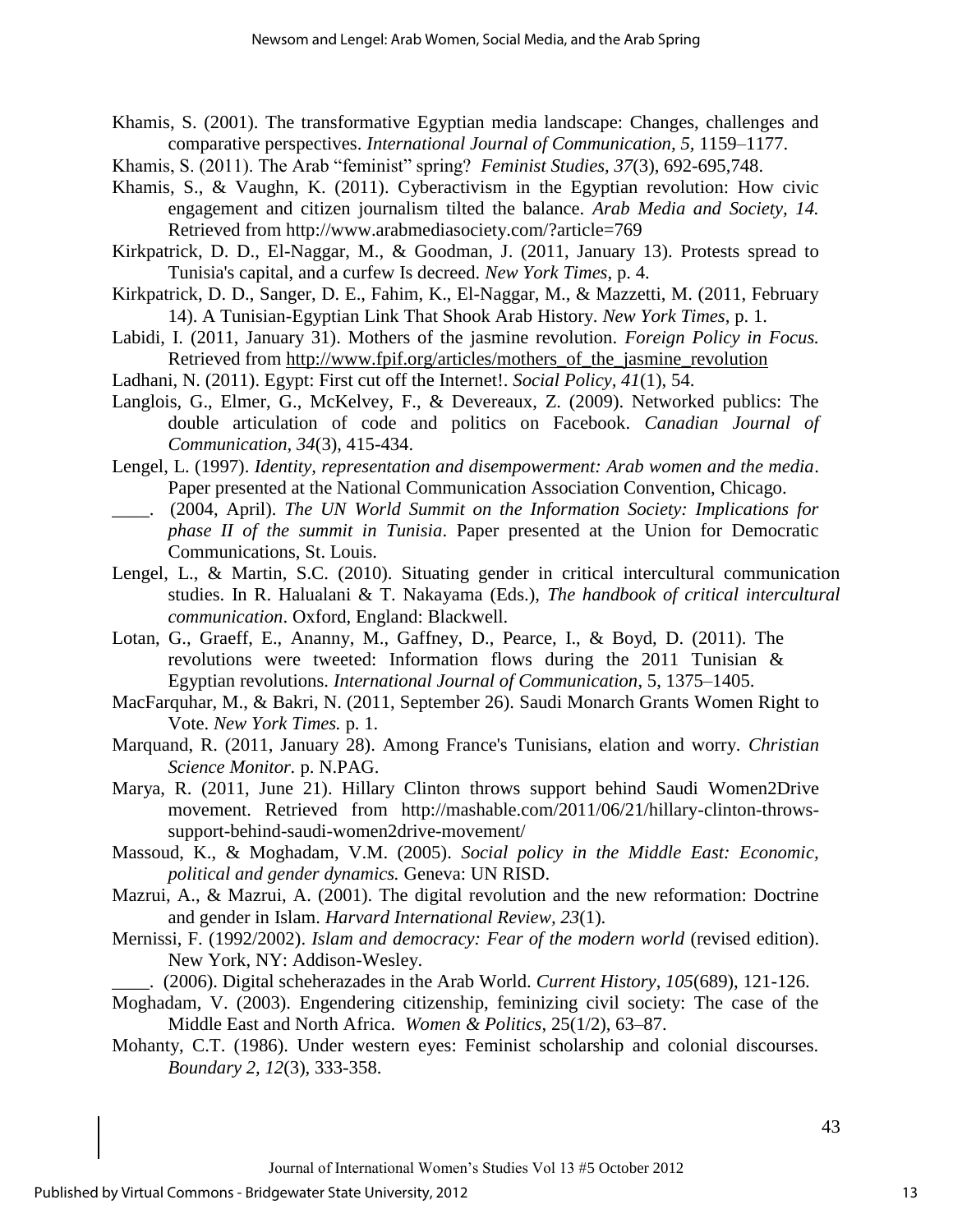\_\_\_\_. (2003). *Under western eyes* revisited: Feminist Solidarity through anticapitalist struggles. *Signs,* 28(2), 499-535.

Motadel, D. (2011). Waves of revolution. *History Today, 61*(4), 3-4.

- Muslim Media Watch. (2010). Define yourself: Discussions of women, feminism, and the Arab World. Retrieved from [http://muslimahmediawatch.org/2010/01/define-yourself](http://muslimahmediawatch.org/2010/01/define-yourself-discussions-of-women-feminism-and-the-arab-world/)[discussions-of-women-feminism-and-the-arab-world/](http://muslimahmediawatch.org/2010/01/define-yourself-discussions-of-women-feminism-and-the-arab-world/)
- Nasawiya. (2010a). What is feminism? Retrieved from [http://www.nasawiya.org/web/what-is](http://www.nasawiya.org/web/what-is-feminism/)[feminism/](http://www.nasawiya.org/web/what-is-feminism/)
- \_\_\_\_. (2010b). Projects and initiatives. Retrieved from [http://www.nasawiya.org/web/how](http://www.nasawiya.org/web/how-we-work/projects-and-initiatives/)[we-work/projects-and-initiatives/](http://www.nasawiya.org/web/how-we-work/projects-and-initiatives/)
- New Media Consortium. (2003). *Social networking, the "third place," and the evolution of communication.* Austin, TX: New Media Consortium.
- Newsom, V. (2004). *Theorizing contained empowerment: A critique of activism and power in third wave feminist spaces.* Dissertation Abstracts International (UMI No. 0496051229).
- Newsom, V., Cassara, C., & Lengel, L. (2011). Discourses in Technology Policy in the Middle East and North Africa: Gender Mainstreaming v. Local Knowledge. *Communication Studies*, *62,* 1, 74-89.
- Newsom, V., Lengel, L., & Cassara, C. (2011). Local Knowledge and the Revolutions: A Framework for Social Media Information Flow. *International Journal of Communication, 5.* 1303-1312.
- Newsom, V., & Lengel, L. (forthcoming). Mutable Selves and Digital Reflexivities: Social media for social change in the Middle East and North Africa. *Studies in Symbolic Interaction.*
- \_\_\_\_. (2003). The power of the weblogged word: Contained empowerment in the Middle East North Africa region. *Feminist Media Studies, 3*(3), 360-363.
- North Africa United. (2012, Feburary 1). The role of social media in Arab women's empowerment. Retrieved from http://www.northafricaunited.com/The-Role-of-Social-Media-in-Arab-Women-s-Empowerment\_a709.html
- Pearce, K. E., & Kendzior, S. (2012). Networked authoritarianism and social media in Azerbaijan. *Journal of Communication, 62*(2), 283-298.
- Preston, J. (2011, February 15). While Facebook plays a star role in the revolts, its executives stay offstage. *New York Times*, p. 10.
- Rabo, A. (1997). *Organizing women: Formal and informal women's groups in the Middle East.* Oxford, England: Berg.
- Ratnesar, R. (2011). Not just the Facebook Revolution. *Bloomberg Businessweek,* (4232), 62- 66.
- Robinson, L. (2007). The cyberself: The selfing project goes online, symbolic interaction in the digital age. *New Media & Society*, *9*(1), 93-110.
- Sabar, A. (2011, March 21). Why the tweet will never replace the street. *Christian Science Monitor.* p. N.PAG.
- Sadiki, L. (2011, October 12). A Nobel for the Arab Spring. *Aljazeera*. Retrieved from http://english.aljazeera.net/indepth/opinion/2011/10/2011101075817463598.html
- Said, E. (1978). *Orientalism: Western conceptions of the Orient*. New York, NY: Pantheon.
- Shane, S. (2011, January 30). Push Comes To Shove: Technology helps ignite change (as in Tunisia). Except when it bolsters oppression (as in Iran). *New York Times,* p. 1.